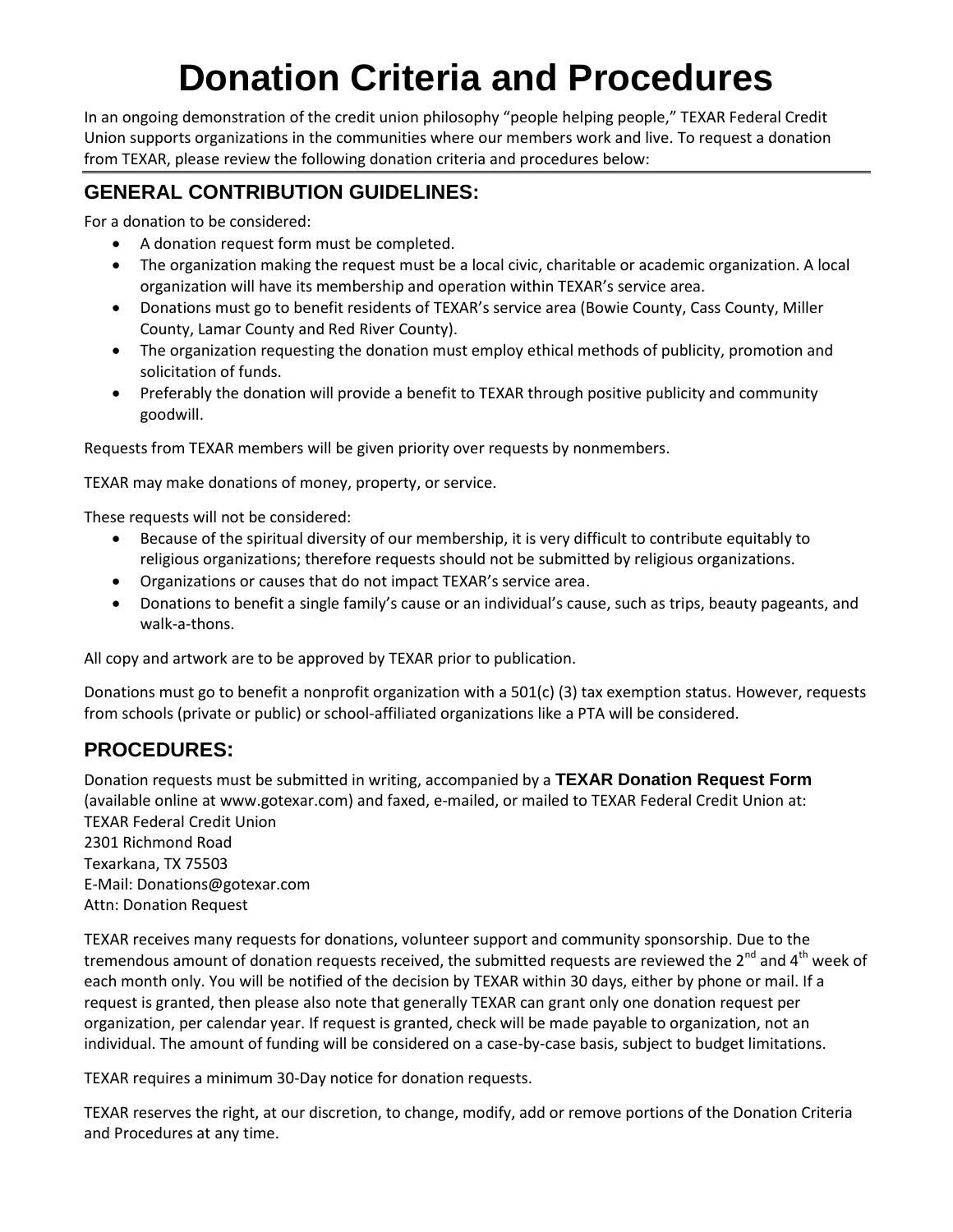## **Donation Request Form**

Please review TEXAR's Donation Criteria and Procedures prior to completing this form. Please note that submitting this form does not constitute an approval. When we receive a completed form we will make a decision and respond in a timely manner. We require a minimum 30-day notice for donation requests.

| <b>Organization's Information:</b>                                                                                                                                                                                                |  |
|-----------------------------------------------------------------------------------------------------------------------------------------------------------------------------------------------------------------------------------|--|
|                                                                                                                                                                                                                                   |  |
|                                                                                                                                                                                                                                   |  |
|                                                                                                                                                                                                                                   |  |
|                                                                                                                                                                                                                                   |  |
|                                                                                                                                                                                                                                   |  |
|                                                                                                                                                                                                                                   |  |
| Is this organization:                                                                                                                                                                                                             |  |
| $\bigcap$ National                                                                                                                                                                                                                |  |
| Regional                                                                                                                                                                                                                          |  |
| $\bigcirc$ State                                                                                                                                                                                                                  |  |
|                                                                                                                                                                                                                                   |  |
| What type of organization is it? (Check all that apply)<br>Nonprofit<br>$\bigcirc$ School<br>$\bigcirc$ Youth<br>Civic<br>Community<br>Are you a TEXAR member?<br>Yes<br>No<br>Brief description of who your organization serves: |  |
|                                                                                                                                                                                                                                   |  |
|                                                                                                                                                                                                                                   |  |
| <b>Organization's Event Details:</b>                                                                                                                                                                                              |  |
|                                                                                                                                                                                                                                   |  |
|                                                                                                                                                                                                                                   |  |
| Estimated Number of Guests: _____________________                                                                                                                                                                                 |  |
| Please describe your event:                                                                                                                                                                                                       |  |